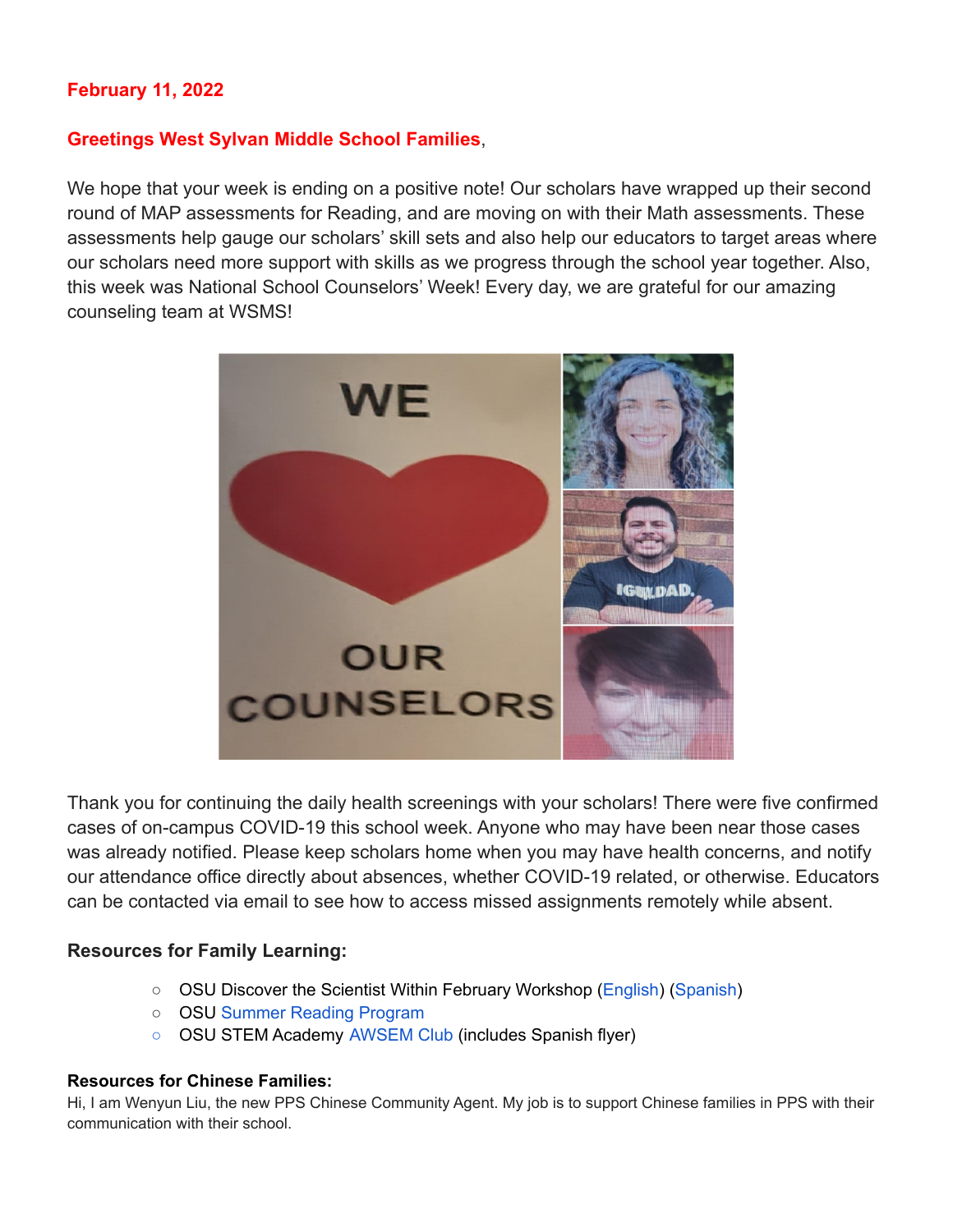I was born in Shanghai, China. I studied language education in Shanghai, Cambridge (England), London, and Portland, and have worked at these places as a Mandarin teacher. I have also translated a few books from English to Chinese. I hold a preliminary teaching license in Oregon. I am proud to be serving the Chinese community in PPS.

If you need any support, you could reach me using this phone number or email address: (503) 407-7464 / [weliu@pps.net](mailto:weliu@pps.net) or request my service here: <https://www.pps.net/Page/1783>

- Wenyun

大家好,我的名字是刘文韵,我是波特兰公立学校学区的中文社区代理。我的工作是帮助学区内的中文家庭同学校进行更好 的沟通。

我出生于中国上海。我曾在上海,剑桥(英国),伦敦,和波特兰学习语言教学,也曾在这些地方担任中文老师的工作。我翻译 过几本英文书籍。我持有俄勒冈州的教师证。我很高兴能为波特兰学区的中文家庭服务。

<u>有任何需要, 敬请同我联系。我的手机号是:(503) 407-7464;邮箱D[liu@pps.net](mailto:weliu@pps.net)</u>

- 刘文韵

**Wenyun Liu** | *she/hers/her* Community Agent Chinese (Mandarin) Department of Community Engagement Desk: (503) 916-3258 Cell: (503) 407-7464

#### **MAP Testing:**

Our spring MAP testing will continue next week to finish up the second part of the Math portion and to conduct any makeup testing for scholars who were absent. We will continue to use a testing [bell](https://docs.google.com/document/d/16n5BnZWCVRczSwJz2GTJuOeJmIzFJM5JOtwZopflFYc/edit?usp=sharing) [schedule](https://docs.google.com/document/d/16n5BnZWCVRczSwJz2GTJuOeJmIzFJM5JOtwZopflFYc/edit?usp=sharing) for Monday and Tuesday next week to accommodate the testing during the added Advisory period. There is no additional preparation needed for these tests, as they simply measure knowledge and skills that our scholars currently have from their prior learning and the skills that they have continued to develop over the course of the school year.

### **OHSU COVID-19 Screening Kit Information:**

*An easy and free way to test weekly!* Especially while tests are hard to find in stores, this is an easy and free way to have your scholars tested weekly for your own family's knowledge. Scholars will do the saliva test at home and return the kits the following day at the Main Office. For scholars who opted-in to the program and submitted completed consent forms, we are distributing the at-home saliva test kits once a week on Thursdays, during the last few minutes of 7th period. Scholars will do the saliva test at home the next morning and return the kits on Friday morning at the Main Office. OHSU picks up the kits the day after distribution, processes them, and sends results directly to families. **If you do not receive an email with your scholar's results, please check all spam/bulk email folders and then contact OHSU via their family support email at [k12covidtesting@ohsu.edu](mailto:k12covidtesting@ohsu.edu) or call 833-376-1027 between 8am-5pm, Monday to Friday.** The school does not have access to any of the testing results. Please note, OHSU advises that you suspend participation in the screening program *if your scholar has had a positive test for Covid-19 in the last 90 days, as* the test will likely be inaccurate. Scholars may drop off signed forms to our attendance window, or families can scan and send them via email to jsolonche@pps.net. If you haven't signed up and are still interested, the forms are below.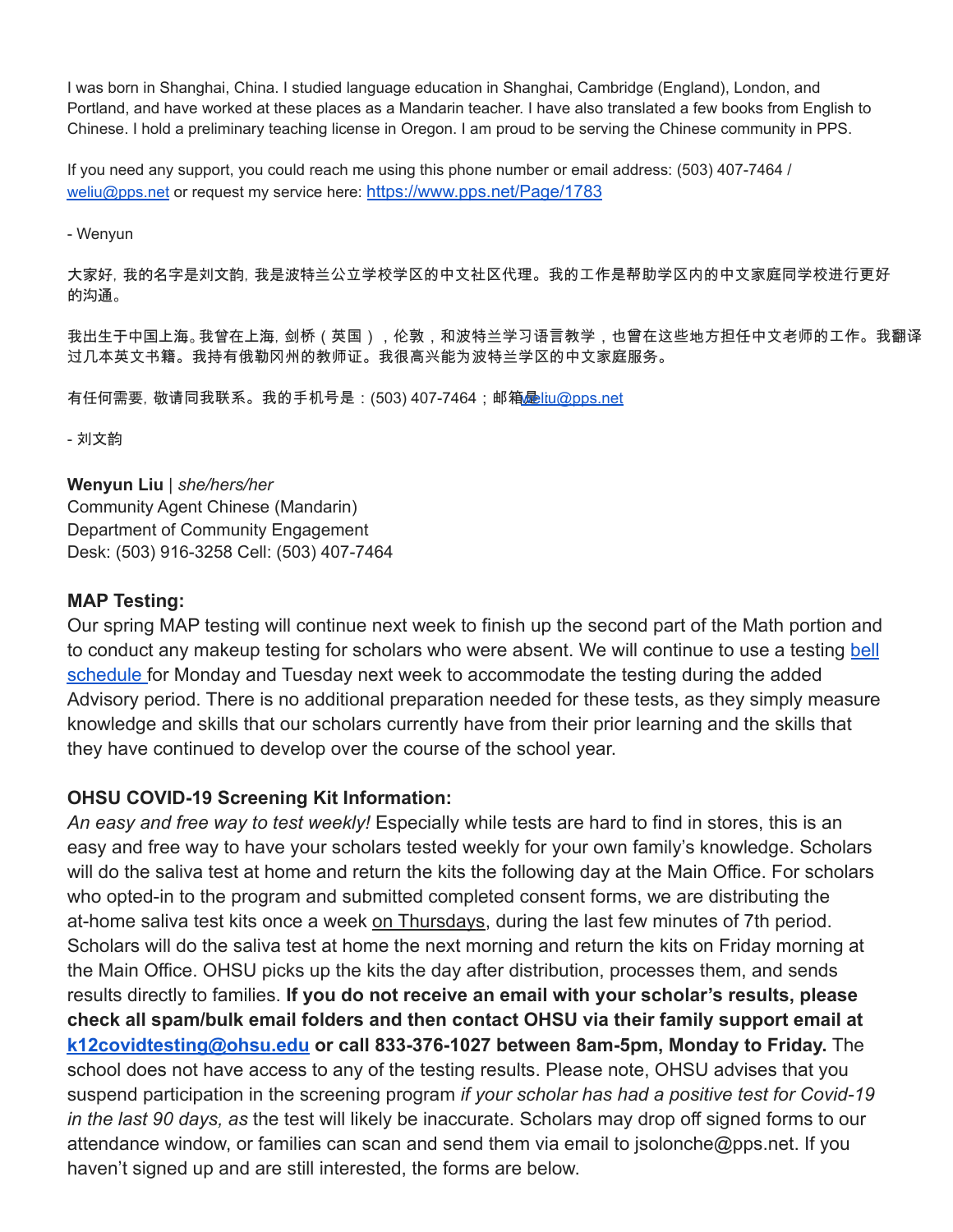## Consent forms to sign and return to West Sylvan:

- [OHSU Weekly Screening Authorization Form](https://drive.google.com/file/d/1WKfLwknOXIYGfjiVTURKB7wvlQW8DAhR/view?usp=sharing)
- [General Consent School Opt-In Form](https://drive.google.com/file/d/1JELJW3M6_gp013Dp_Z7QDpvKmsqC5G-S/view?usp=sharing)

## **Uploading Proof of Vaccinations:**

Families can also upload their scholars' vaccination status when they complete the yearly registration verification processes. Directions to upload items are [here](https://docs.google.com/document/d/1AxHhVVEjAqJxV1Vuh9PnfwkZHcp-Tde_x6iFOOEy58Y/edit) for ParentVUE. When families have items uploaded, this information shows up in ParentVUE under the documents tab on the scholar page for internal administrative review.

### **COVID-19 Updates:**

There were five positive cases reported this week who were present on campus as of Friday of last week. Anyone immediately involved was already notified directly.

### **Notes of Appreciation?**

Thank you to the families who have submitted notes to WSMS team members! These notes really do brighten the days of our educators! If you have a kind note to share, we'd love your feedback [here](https://forms.gle/3TsJKYDfcfbLhiKu7) to celebrate the ways in which WSMS adults support your scholars and your families! A little appreciation goes a long way and can really uplift someone's day!

#### **Yearbooks: LAST CALL!**

Our Yearbook staff is still collecting pictures for this year's issue. Did you know it's easy to share photos to be included in the Yearbook? Just go to [hjeshare.com](https://hjeshare.com/eShare/) and enter the code **sylvan22** to upload your photos (use all lower case for the code). MASKS OFF please. We want to see our scholars' shining faces in the yearbook! Be sure to accurately label each photo with the scholar's name and grade. There's no guarantee every photo will be included in the book, but we will try our best. [Tutorial for using eShare.](https://herffjones.wistia.com/medias/h1e7m2ythz) Tutorial for using [eShare from your phone.](https://herffjones.wistia.com/medias/62ap3qbbp3)

**All sales of yearbooks will be pre-ordered directly through an outside company. Yearbooks will not be purchased through the school. If you do not preorder, we will likely run out of yearbooks, and there will be no opportunity to get one later in the year, as the company only prints a set number of copies, which are determined through preorders .** To order your yearbook, go to [yearbookordercenter.com](http://yearbookordercenter.com) and enter code 6339. Yearbooks are \$35 currently. We want all of our scholars to have a visual memory of their time back on campus during the 21-22 school year.

### **Lost and Found clean out:**

Please remind your scholars to check the Lost & Found for missing items. We have two Lost & Found areas on campus - one for general items, which is located by the steps to the Gym, and a locked one in the Main Office for valuable items. The items in the general Lost & Found will be completely cleaned out on **Friday, February 18**. Items will be donated to the PPS PTA Clothing Closet at Marshall.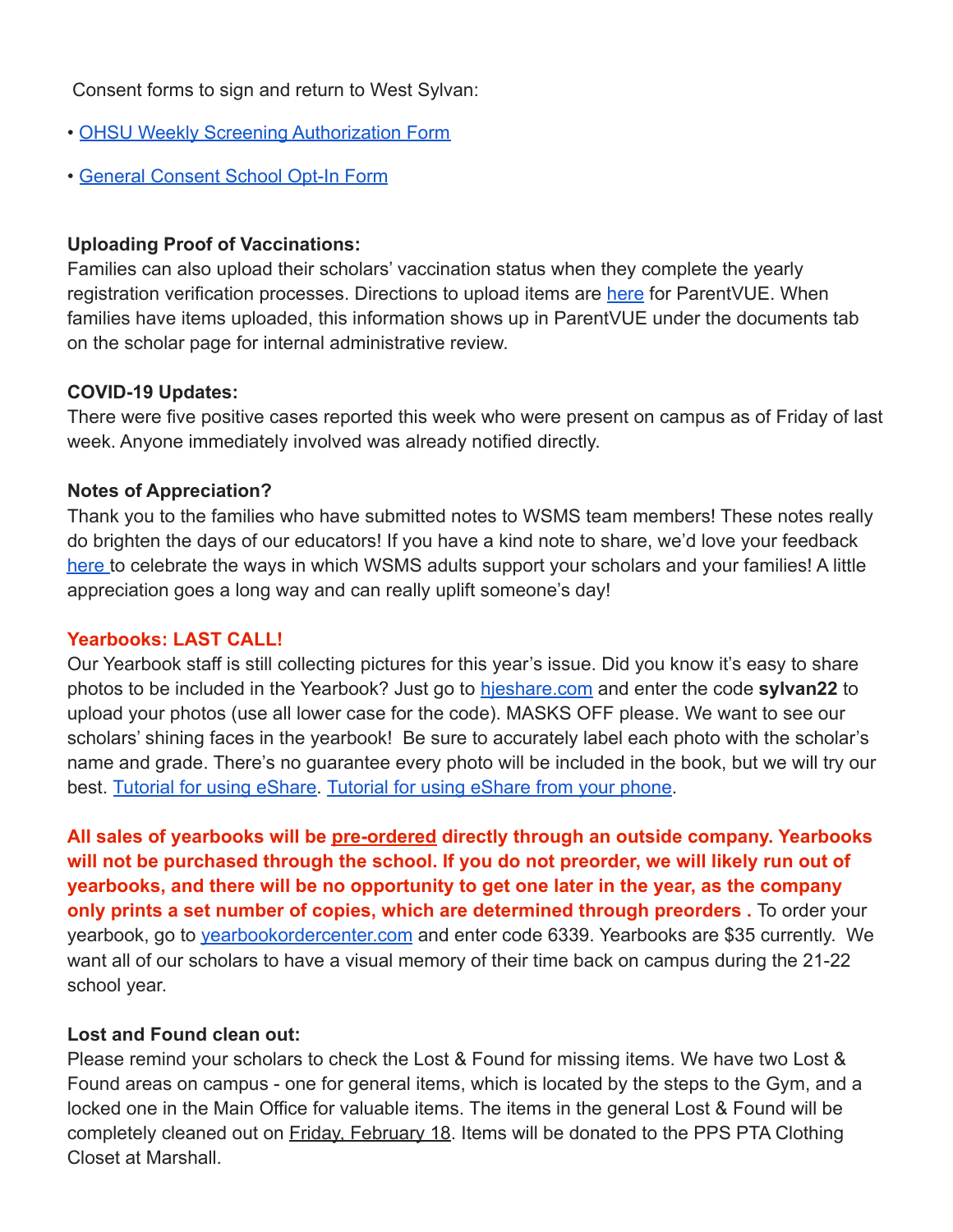### **WSMS Foundation:**

Please support our WSMS Foundation! Every contribution helps our school by allowing us to fund educational opportunities and events for your scholars! Please consider donating to WSMS Foundation to help support important instructional additions for our scholars in the coming school year. Every donation helps!

You can donate and find out more information about our WSMS Foundation and their amazing work for our scholars [here.](https://www.westsylvanfoundation.com/) Also follow them on Instagram @**west.sylvan.foundation** and check out our West Sylvan students in their **school**, **sports**, **performances**, **events**…

If you have a scholar event, announcements related to scholars and their achievements, or you'd like to advertise let us know. Email Lisette Crepeaux at thecrepeauxs@gmail.com.

## **Daily Loaner Laptops for Scholars:**

We have a very limited (only two!) supply of loaner laptops when scholars forget their laptops at home. Please help remind our scholars to take their \*fully charged\* school laptop to and from school each day.

## **Help with Cell Phones:**

Our catch phrase that we use at WSMS regarding cell phones during the school day is, **"Out of sight and away, unless we say."** Any additional monitoring you can put in place to keep an eye on your scholars' social media activity is also greatly appreciated! There are times when scholars may need to access their devices for family reasons or even in instructional settings, and we encourage speaking with an adult if such a need arises. Also, several families have had concerns with their scholars' use of cell phones throughout the day for non-instructional reasons. We will continue to remind scholars of this expectation throughout their school day. If scholars post inappropriate content on social media, please report the account for review.

Some families have inquired about apps that can restrict various features on cell phones for scholars throughout the day so that they are not on social media and are not tempted to engage with others through social media platforms. Here are some tips we have given families: **NY Times Article:** [The Best Apps for Managing Your Kids Phone;](https://www.nytimes.com/wirecutter/reviews/best-apps-to-manage-your-kids-phone/) **[Support for Apple;](https://support.apple.com/guide/iphone/set-up-parental-controls-iph00ba7d632/ios) [Support Google;](https://support.google.com/families/answer/7103340?hl=en) [Family Time Article & Tips;](https://familytime.io/) [Verizon Support](https://www.verizon.com/support/verizon-smart-family-restrictions-video/).**

# **Food Services and Lunches:**

Breakfast and lunches continue to be free for all scholars throughout the year. During lunches, scholars who want to remain indoors have indoor options for both eating and their free time. After eating, there are several alternate locations scholars may visit to spread out such as the library, the lower gym, classrooms for lunch clubs, and our outdoor patio spaces and field area. Regardless of the temperature, many scholars still feel most comfortable both eating outdoors and remaining outdoors throughout recess to engage in outdoor play. Please encourage your scholar to dress for the weather if they are choosing to play outdoors in colder temperatures. Understanding that there is not a one-size-fits-all approach to this unstructured lunch time, we are allowing scholars to choose indoors or outdoors, assuming that it is not pouring down rain.